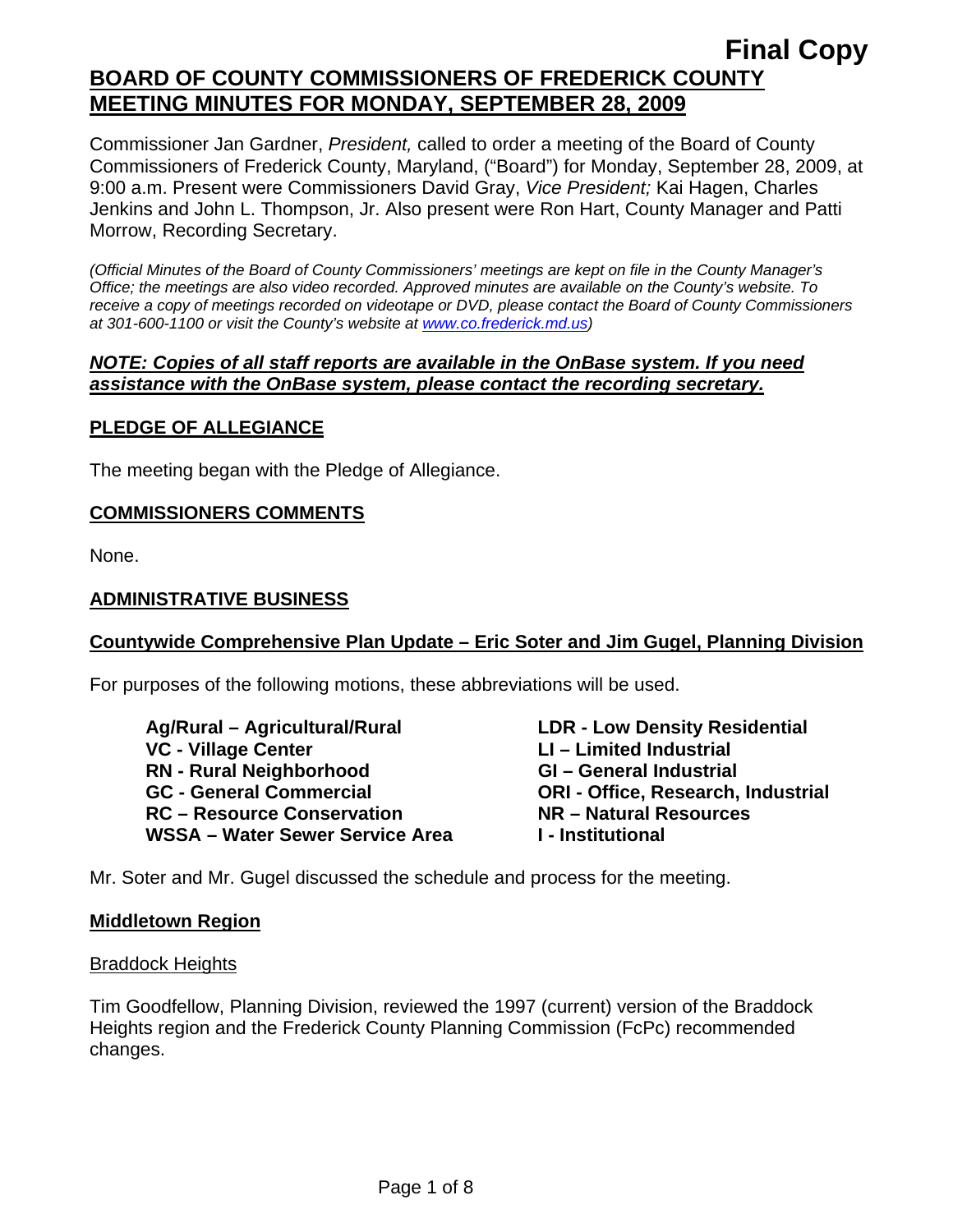## Fountaindale

Mr. Goodfellow briefed the Board on the FcPc recommended changes. Middletown

Commissioner Thompson moved to remove the Hollow Road and I-70 interchange from the comprehensive plan map. Commissioner Hagen seconded the motion that passed 5-0.

Commissioner Thompson moved to remove the minor arterial road design (replacement Hollow Road) from the comprehensive plan map. Commissioner Hagen seconded the motion that passed 5-0.

Commissioner Thompson moved to remove from the plan the collector road from Coblentz Road to MD 17. The motion failed for lack of a second.

Commissioner Thompson moved to remove the southwest portion of the southern bypass labeled a minor arterial, around Middletown. Commissioner Thompson amended the motion to change the road (west of MD 17 to A40) to a collector road. Commissioner Gray seconded the amended motion that passed 5-0. Commissioner Thompson noted for staff to include language that the government perceives the action to enhance the local roads rather than serve as a bypass.

Commissioner Thompson moved to change the land use designation on Tax Map 65, Parcel 210 from LDR to Ag/Rural, and take it out of the growth area and the WSSA. Commissioner Gray seconded the motion that passed 5-0.

Commissioner Thompson moved to change the land use designation on a portion of Tax Map 65, Parcel 50 from LDR to Ag/Rural, and take it out of the growth area and the WSSA. Commissioner Gray seconded the motion that passed 3-2 with Commissioners Gardner and Hagen opposed.

Commissioner Hagen moved to place a portion of Tax Map 65, Parcel 50 (related to the previous motion) back to LDR and into the growth area on the land use map. Commissioner Gardner seconded the motion that passed 5-0.

Commissioner Thompson moved to change the land use designation on Tax Map 65, Parcel 109 from LDR to Ag/Rural, and remove it from the growth area and the WSSA. Commissioner Hagen seconded the motion that passed 5-0.

Commissioner Thompson moved to change the land use designation on Tax Map, Parcel 78 from LDR to Ag/Rural, and remove it from the growth area and the WSSA. Commissioner Gray seconded the motion that passed 3-2 with Commissioners Gardner and Hagen opposed.

It was indicated staff would adjust the alignment of a proposed road in the proximity of Tax Map 65, Parcel 78.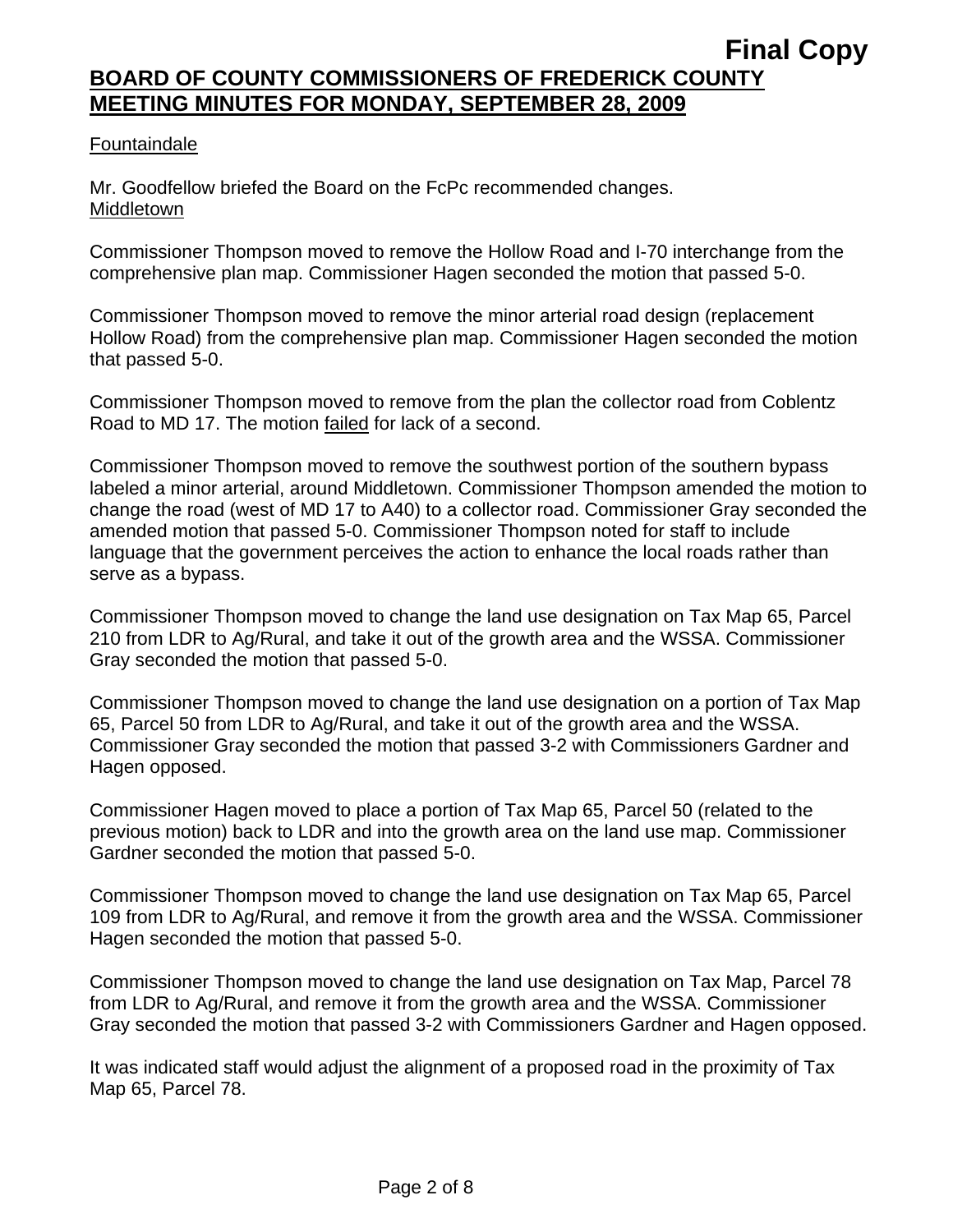Commissioner Thompson moved to change the land use designation on Tax Map 65, Parcel 183 from LDR to Ag/rural. Commissioner Gray seconded the motion that passed 3-2 with Commissioners Gardner and Hagen opposed.

Commissioner Thompson moved to change the land use designation on the remaining portion of Tax Map 65, Parcel 183 from LDR to Ag/Rural, noting the underlying zoning is Agricultural (A). Commissioner Gray seconded the motion that passed 3-2 with Commissioners Gardner and Hagen opposed.

Commissioner Thompson moved to change the land use designation on Tax Map 65, Parcel 184 (Holy Family Catholic Church) from LDR to Ag/Rural. Commissioner Gray seconded the motion that passed 3-2 with Commissioners Gardner and Hagen opposed.

Commissioner Thompson moved to change the land use designation on Tax Map 55, Parcel 92 from LDR to Ag/Rural, remove it from the growth boundary, and take it out of the WSSA. Commissioner Gray seconded the motion that passed 4-1 with Commissioner Jenkins opposed.

Commissioner Thompson moved to change the land use designation on Tax Map 55, Parcel 46 from LDR to Ag/Rural. Commissioner Gray seconded the motion that passed 4-1 with Commissioner Jenkins opposed.

Commissioner Hagen moved to leave Tax Map 55, Parcel 46 within the growth boundary. Commissioner Gray seconded the motion that passed 4-1 with Commissioner Jenkins opposed.

(Commissioner Jenkins left the meeting.)

Commissioner Thompson moved to change the land use designation on Tax Map 55, Parcel 93 from LDR to Ag/rural. Commissioner Gray seconded the motion that passed 4-0 with Commissioner Jenkins absent.

(Commissioner Jenkins returned to the meeting.)

Commissioner Hagen moved to maintain Tax Map 55, Parcel 93 within in the growth boundary. Commissioner Gray seconded the motion that passed 5-0.

Commissioner Thompson moved to change the land use designation on Tax Map 55, Parcel 197 from LDR to Ag/Rural and keep it in the growth boundary. Commissioner Hagen seconded the motion that passed 4-1 with Commissioner Jenkins opposed.

Commissioner Thompson moved the change the land use designation on Tax Map 55, Parcels 103 (two (2) lots), 48 and 94 from LDR to Ag/Rural. Commissioner Hagen seconded the motion that passed 5-0.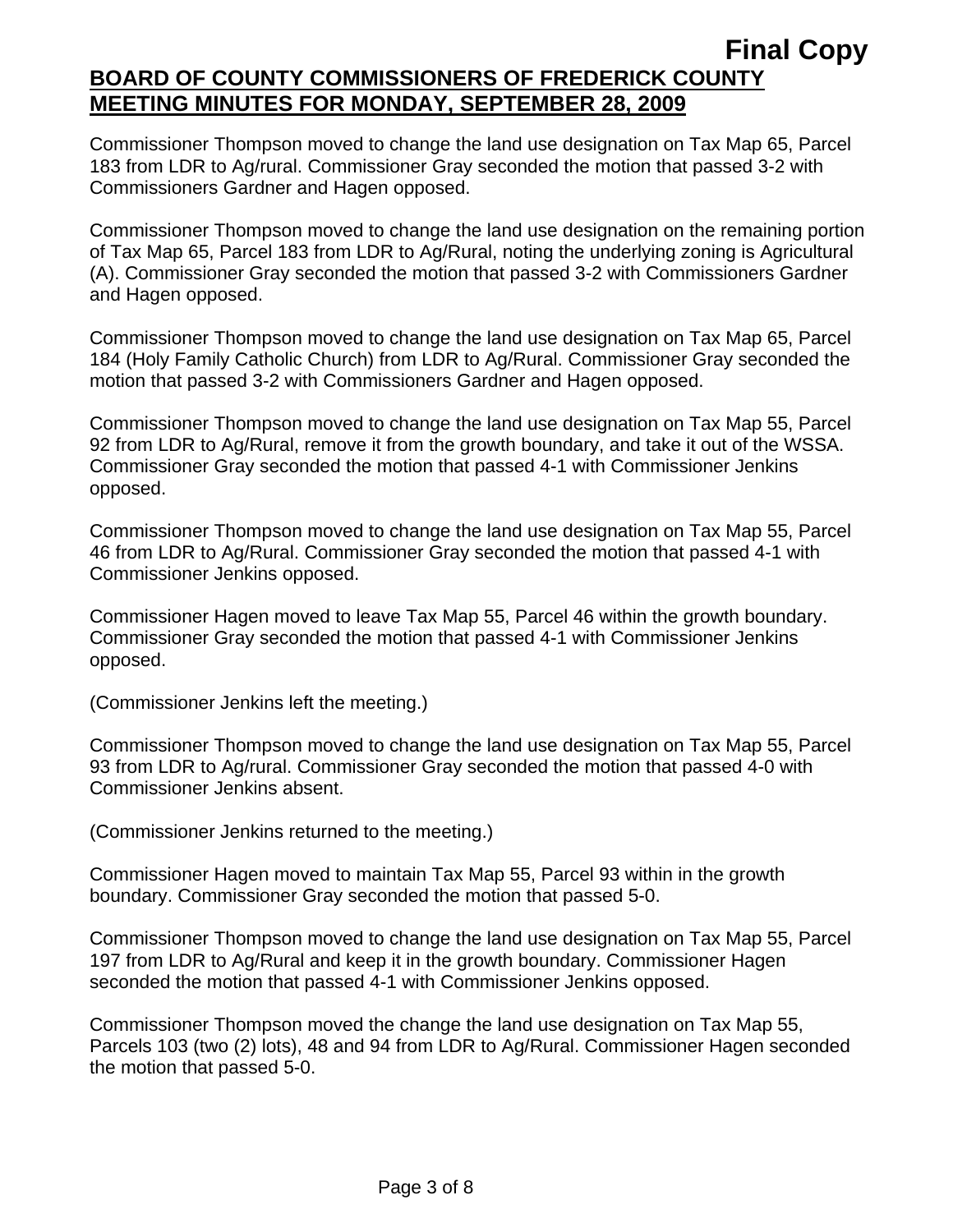Commissioner Hagen motioned to move the growth boundary to the south to exclude the lots from the immediate preceding motion. Commissioner Gray seconded the motion that passed 5-0.

Commissioner Thompson moved to change the land use designation on the remaining portion of Tax Map 55, Parcel 48 from LDR to Ag/Rural. Commissioner Gray seconded the motion that passed 4-1 with Commissioner Jenkins opposed.

(Commissioner Gray left the meeting.)

Commissioner Thompson moved to change the land use designation on a portion of Tax Map 65, Parcel 12 from LDR to Ag/Rural. Commissioner Gardner seconded the motion that passed 4-0 with Commissioner Gray absent.

Krista McGowan, Esquire, commented on the A. C. Jets LLC property.

(Commissioner Gray returned to the meeting.)

Commissioner Thompson moved to change the land use designation on the remaining portion of Tax Map 65, Parcel 12 to Ag/Rural. Commissioner Gray seconded the motion that passed 3-2 with Commissioners Gardner and Jenkins opposed. It was noted this parcel has an underlying zoning.

Commissioner Thompson moved to change the land use designation on Tax Map 65, Parcel 12 (A.C. Jets LLC property) from GC to Ag/Rural. Commissioner Hagen seconded the motion that passed 3-2 with Commissioners Gardner and Jenkins opposed.

Commissioner Thompson moved to change the land use designation on Tax Map 65, Parcels 98, 224, 225 and 63 to Ag/Rural. The motion died for lack of a second.

The meeting broke for lunch at 11:55 p.m.

The meeting reconvened at 1:00 p.m.

## **Countywide Comprehensive Plan Update (Continued) – Eric Soter and Jim Gugel, Planning Division**

### Myersville

Mr. Goodfellow noted the changes in the Myersville region from the 1997 regional plan.

Commissioner Thompson moved to change the land use designation on Tax Map 46, Parcels 346, 28 and 382 from LI to Ag/Rural. Commissioner Hagen seconded the motion that passed 4-1 with Commissioner Jenkins opposed.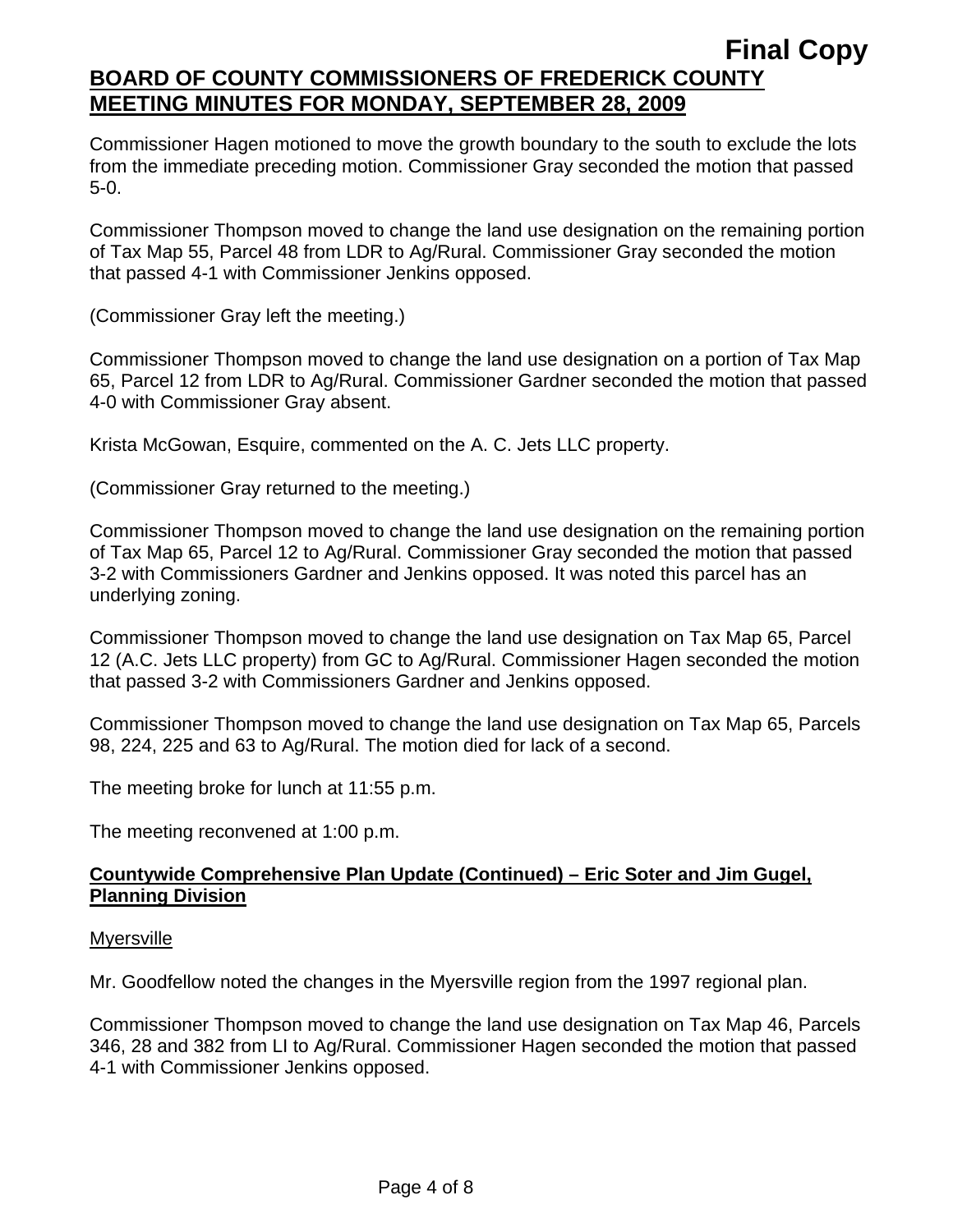Commissioner Thompson moved to exclude from the growth limit boundary Tax Map 46, Parcels 346, 382, 28, part of Parcels 399 and 357. Commissioner Hagen seconded the motion that passed 4-1 with Commissioner Jenkins opposed.

Commissioner Thompson moved to change the land use designation on Tax Map 37, Parcels 204 and 70 from LDR to Ag/Rural, removed from the growth boundary, and the WSSA. Commissioner Gray seconded the motion that passed 4-1 with Commissioner Jenkins opposed.

Commissioner Thompson moved to change the land use designation on Tax Map 45, Parcel 30 and Tax Map 55, Parcels 46 and 267 (along Monument Road) from LDR to Ag/Rural. Commissioner Hagen seconded the motion that passed 5-0.

Commissioner Thompson moved to take in the growth boundary. The motion failed for lack of a second.

By unanimous consent the Board indicated Institutional Uses would be reflected as Institutional (I).

## **New Market Region**

## Linganore/Holly Hills

Mr. Goodfellow briefed the Board on the FcPc recommended changes.

(Commissioner Gardner passed the gavel to Commissioner Gray.)

Commissioner Gardner moved to change the land use designation on Tax Map 29, Parcels 27 and 36 to GC to match the zoning. Commissioner Hagen seconded the motion that passed 5-0.

(Commissioner Gray passed the gavel back to Commissioner Gardner.)

Commissioner Hagen moved to include the existing water treatment plant as **l** and within the growth boundary line. Commissioner Gray seconded the motion that passed 4-1 with Commissioner Thompson opposed.

Commissioner Thompson moved to change the land use designation on Tax Map 79, Parcel 101 from LDR to Ag/Rural. Commissioner Gray seconded the motion that passed 3-2 with Commissioners Gardner and Jenkins opposed.

Commissioner Thompson moved to change the land use designation on a part of Tax Map 79, Parcel 6 (north and east of Eaglehead Drive) to NR. Commissioner Gray seconded the motion that passed 4-1 with Commissioner Jenkins opposed.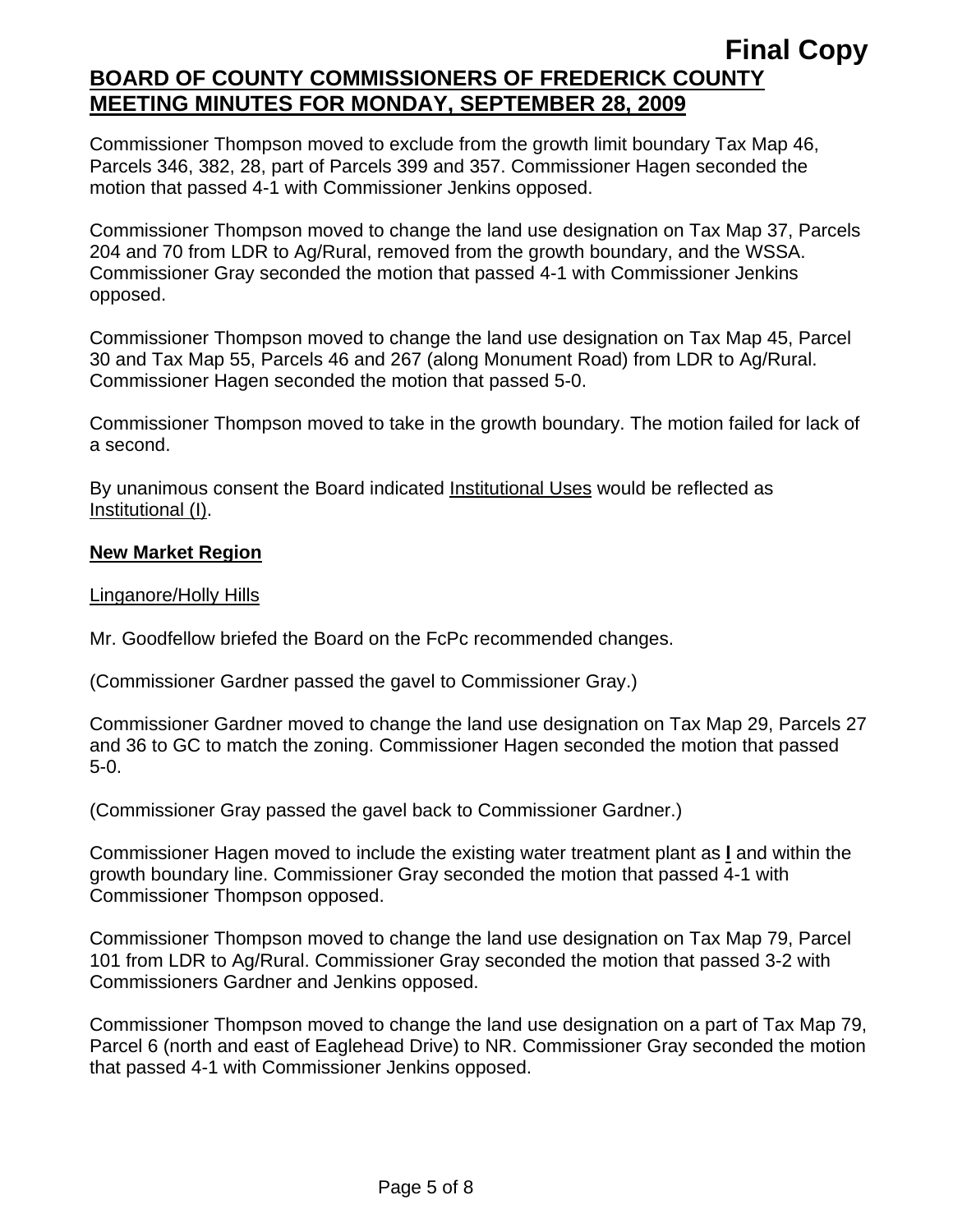Commissioner Thompson moved to change the land use designation on Tax Map 68, Parcel 36 to Ag/Rural. Commissioner Hagen seconded the motion that passed 3-2 with Commissioners Gardner and Jenkins opposed.

Commissioner Thompson moved to bring the growth limit down to the existing development. Commissioner Hagen seconded the motion that passed 4-1 with Commissioner Jenkins opposed.

(Commissioner Gardner left the meeting and passed the gavel to Commissioner Gray.)

Commissioner Hagen moved to remove the Woodridge school symbol south of Gas House Pike. Commissioner Thompson seconded the motion that passed 4-0 with Commissioner Gardner absent.

Commissioner Thompson moved to change the land use designation on Tax Map 69, Parcel 52 to Ag/Rural. Commissioner Hagen seconded the motion that passed 3-1 with Commissioner Jenkins opposed and Commissioner Gardner absent.

(Commissioner Gardner returned to the meeting and Commissioner Gray passed the gavel back to her.)

Commissioner Thompson moved to change the land use designation on Tax Map 69, Parcel 53 from LDR to Ag/Rural. Commissioner Jenkins seconded the motion that passed 5-0.

Commissioner Thompson moved to change the land use designation on Tax Map 69, Parcel 60 from LDR to NR. Commissioner Gray seconded the motion that passed 5-0.

Commissioner Thompson moved to change the land use designation on Tax Map 69, Parcel 65 as NR. Commissioner Gray seconded the motion that passed 5-0.

Commissioner Thompson moved to change the land use designation on Tax Map 69, Parcels 66, 88 and an adjacent unidentified property to NR. Commissioner Gray seconded the motion that passed 5-0.

Commissioner Thompson moved to change the land use designation on Tax Map 69, Parcels 169 and 81 to Ag/Rural. Commissioner Hagen seconded the motion that passed 4-1 with Commissioner Jenkins opposed.

Commissioner Thompson moved to change the land use designation on the remaining portion of Tax Map 69, Parcel 169 to Ag/Rural. Commissioner Hagen seconded the motion that passed 4-1 with Commissioner Jenkins opposed.

Commissioner Hagen moved to remove the fire station symbol in Heritage Ridge and the road extension from Eaglehead Drive to Gas House Pike. Commissioner Thompson seconded the motion that passed 5-0.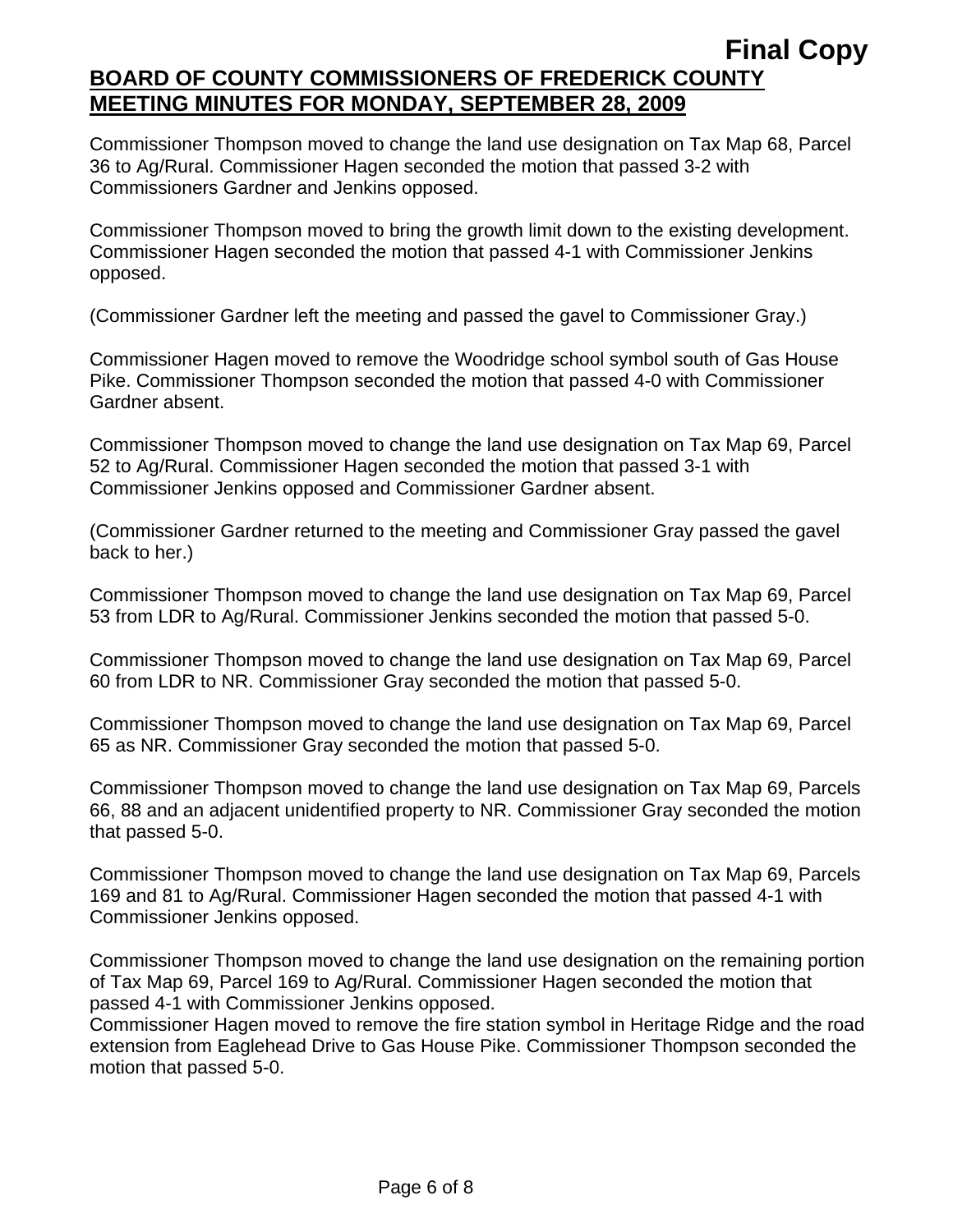### New Market Community

Mr. Goodfellow briefed the Board on the FcPc recommended changes.

Commissioner Thompson moved to change the land use designation on Tax Map 78, Parcel 54 from ORI to Ag/Rural. Commissioner Gray seconded the motion that failed 1-4 with Commissioners Gardner, Gray, Hagen and Jenkins opposed.

Commissioner Thompson moved to change the land use designation on a portion of the England property from LDR to Ag/Rural. Commissioner Jenkins seconded the motion that failed 2-3 with Commissioners Gardner, Gray and Hagen opposed.

It was noted at a future meeting Ray Barnes, Frederick County Public Schools, would comment on the proposed school sites.

### Springridge/Bartonsville Community

Mr. Goodfellow briefed the Board on the FcPc recommended changes.

Commissioner Thompson moved to change the land use designation on Tax Map 78, Parcel 480 from LDR to NR. Commissioner Gray seconded the motion that passed 3-1-1 with Commissioner Jenkins opposed and Commissioner Gardner abstained.

Commissioner Hagen moved to change a section of Springridge (owned by the Springridge Home Owners Association, Tax Map, Parcels 722, Open Space Parcel, VVV and N) from OS to NR. Commissioner Hagen seconded the motion that failed 1-4 with Commissioners Gardner, Gray, Hagen and Jenkins opposed.

### Mount Airy Community

Mr. Goodfellow briefed the Board on the FcPc recommended changes.

Mr. Gugel reviewed the upcoming schedule with the Board.

### **COMMISSIONERS' COMMENTS**

None.

## **PUBLIC COMMENTS**

None.

## **QUESTIONS - PRESS**

None.